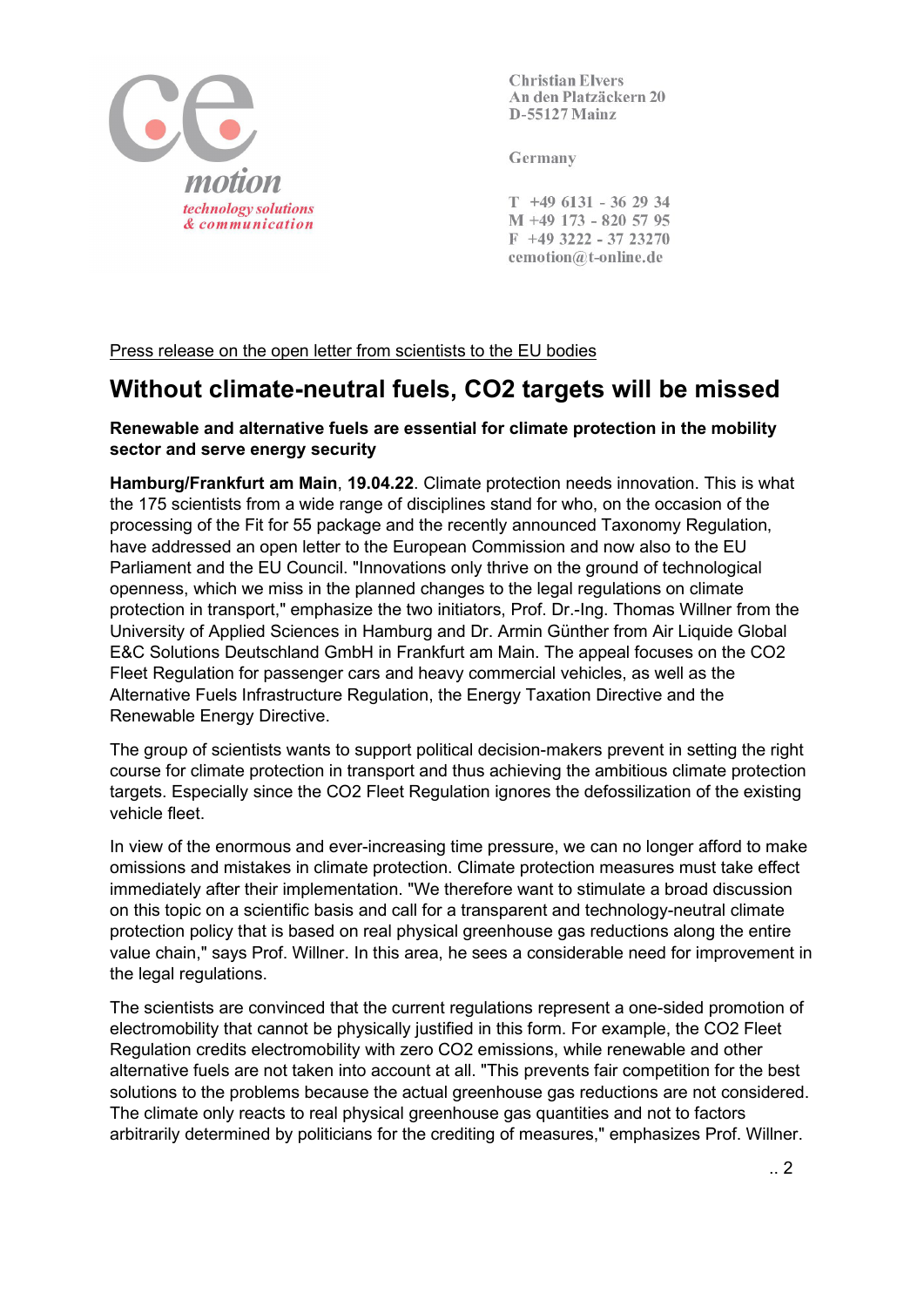

- 2 -

Based on available studies<sup>1</sup>, the scientists conclude that electromobility will in all likelihood not lead to any significant greenhouse gas reductions in the period up to 2030, which is crucial for the long-term success or failure of climate protection. In particular, the high CO2 emissions caused by the construction of batteries, the high share of fossil fuels in power generation that will still exist for a long time and the enormous expense for the charging infrastructure. In addition, electromobility would tie up renewable potential of the electricity sector in the transport sector that would then be lacking elsewhere, for example in industry.

Prof. Willner's research group sees other solutions, such as sustainable, greenhouse gassaving alternative fuels (liquid and gaseous, including renewable hydrogen, methane and others), "that we believe would be far more effective because they would immediately deliver real greenhouse gas reductions to the existing fleet of more than 260 million vehicles in the EU - without the need for new infrastructure." Legislation urgently needs to create a level playing field for these options, he said.

In parallel, the development of new markets in the field of clean mobility should be addressed, notably by setting ambitious targets for the roll-out of hydrogen recharging stations along the main transport corridors in the Alternative Fuels Infrastructure Regulation that is currently discussed by EU co-legislators. The "H2Mobility Deutschland" initiative, for example, provides for this in order to meet rising hydrogen demand in the mobility sector.

"The key to decarbonizing the mobility and industrial sectors and supporting energy security is the diversification of different renewable pathways as well as the further development of new and the optimization of existing technology pathways," emphasizes co-initiator Dr. Armin Günther.

**What are alternative fuels? These include not only the first-generation biofuels currently on the market, but also advanced biofuels such as HVO/care diesel and others produced from waste and residues from agriculture, forestry, the wood industry, the food industry and similar sectors. In addition, there are fuels based on non-biogenic wastes such as plastics, as well as electricity-based fuels, so-called PtX fuels (power-to-X) or e-fuels, and highly efficient hybrids, i.e. fuels based on both residual or waste materials and electricity (e.g., waste-based e-fuels).**

Pure e-fuels, for example, could be produced in countries with a surplus of renewable energy and imported to Europe. The required carbon dioxide could be captured from various sources, even directly from the air. "According to a recent study<sup>2</sup>, more than one million new jobs could be created in Europe," the scientists appeal.